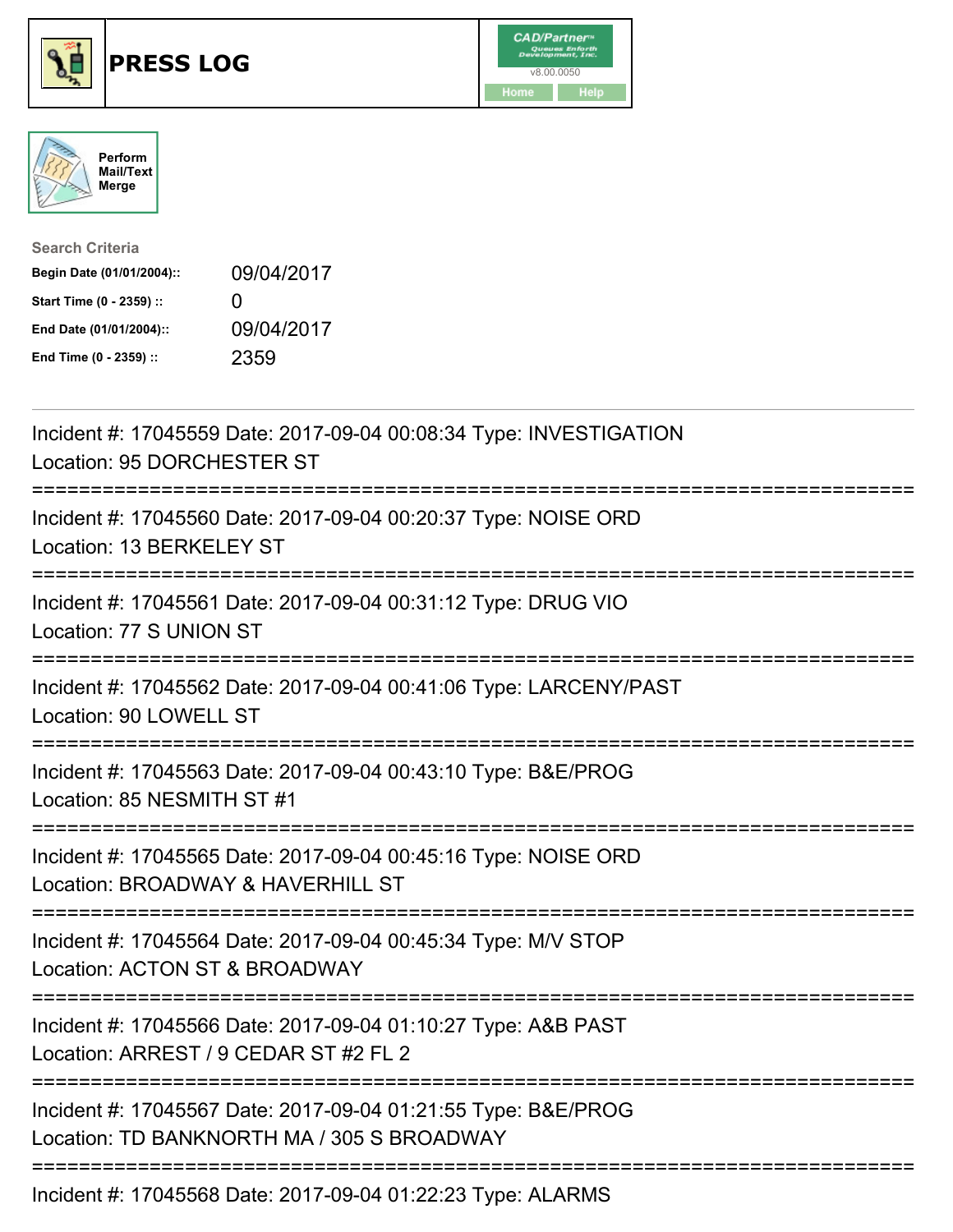| Location: TD BANKNORTH MA / 305 S BROADWAY                                                                                                |
|-------------------------------------------------------------------------------------------------------------------------------------------|
| Incident #: 17045569 Date: 2017-09-04 01:25:03 Type: BUILDING FIRE<br>Location: 4 FAIRMONT ST                                             |
| Incident #: 17045570 Date: 2017-09-04 01:28:19 Type: HIT & RUN M/V<br>Location: MCDONALDS / 50 BROADWAY                                   |
| Incident #: 17045571 Date: 2017-09-04 01:51:00 Type: M/V STOP<br>Location: DURSO AV & WINTHROP AV                                         |
| Incident #: 17045572 Date: 2017-09-04 02:04:19 Type: EXTRA SURVEIL<br>Location: BOWDOIN ST<br>-----------------                           |
| Incident #: 17045573 Date: 2017-09-04 02:08:38 Type: TOW OF M/V<br>Location: TRESPASS / 41 BERKELEY ST<br>:============================== |
| Incident #: 17045574 Date: 2017-09-04 02:20:05 Type: M/V STOP<br>Location: S UNION ST & SALEM ST                                          |
| Incident #: 17045575 Date: 2017-09-04 02:25:14 Type: NOISE ORD<br>Location: 197 PROSPECT ST                                               |
| Incident #: 17045576 Date: 2017-09-04 02:48:23 Type: DISTURBANCE<br>Location: ARREST / CEDAR ST & FRANKLIN ST                             |
| -------------------------------<br>Incident #: 17045577 Date: 2017-09-04 02:51:44 Type: M/V STOP<br>Location: COMMON ST & AMESBURY ST     |
| Incident #: 17045578 Date: 2017-09-04 02:52:43 Type: M/V STOP<br>Location: FITZ ST & LAWRENCE ST                                          |
| Incident #: 17045579 Date: 2017-09-04 02:54:10 Type: M/V STOP<br>Location: DRACUT ST & S BROADWAY                                         |
| :=====================<br>Incident #: 17045580 Date: 2017-09-04 03:10:52 Type: E911 HANGUP<br>Location: 76 SARATOGA ST FL 3 REAR          |
| Incident #: 17045581 Date: 2017-09-04 03:22:23 Type: NOISE ORD<br>Location: 19 WYMAN ST FL 1                                              |
| Incident #: 17045582 Date: 2017-09-04 03:28:40 Type: M/V STOP                                                                             |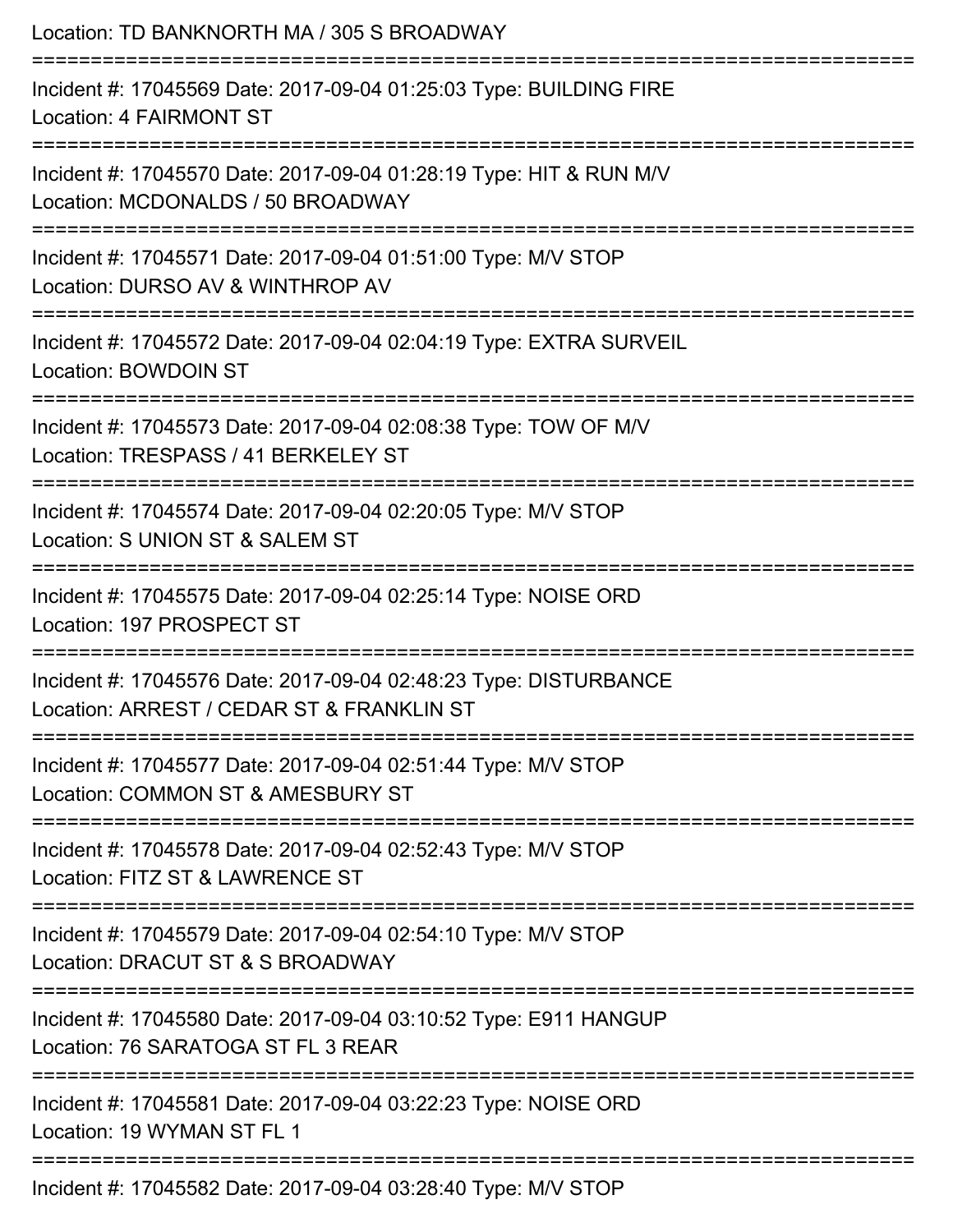| Incident #: 17045583 Date: 2017-09-04 03:39:08 Type: 209A/VIOLATION<br>Location: ARREST / 14 SPRUCE ST FL 1   |
|---------------------------------------------------------------------------------------------------------------|
| Incident #: 17045584 Date: 2017-09-04 03:48:07 Type: M/V STOP<br>Location: BROADWAY & LOWELL ST               |
| Incident #: 17045585 Date: 2017-09-04 03:54:38 Type: ALARM/BURG<br>Location: RANCHO BRAZIL / 13 S BROADWAY    |
| Incident #: 17045586 Date: 2017-09-04 04:05:09 Type: MAL DAMAGE<br>Location: 14 SPRUCE ST                     |
| Incident #: 17045587 Date: 2017-09-04 04:23:28 Type: ALARM/BURG<br>Location: RANCHO BRAZIL / 13 S BROADWAY    |
| =================<br>Incident #: 17045589 Date: 2017-09-04 04:44:02 Type: B&E/MV/PAST<br>Location: 19 SWAN ST |
| Incident #: 17045588 Date: 2017-09-04 04:44:41 Type: ALARMS<br>Location: METRO PCS / 160 BROADWAY             |
| Incident #: 17045590 Date: 2017-09-04 04:49:24 Type: DISTURBANCE<br>Location: 219-221 PROSPECT ST FL REAR     |
| Incident #: 17045591 Date: 2017-09-04 04:52:37 Type: INVEST CONT<br>Location: FIRE / 4 FAIRMONT ST            |
| Incident #: 17045592 Date: 2017-09-04 05:04:38 Type: AUTO ACC/PED<br>Location: AVON ST & E HAVERHILL ST       |
| Incident #: 17045593 Date: 2017-09-04 05:07:44 Type: ALARMS<br>Location: MARIA ALCANTARA / 530 BROADWAY       |
| Incident #: 17045594 Date: 2017-09-04 05:08:44 Type: ALARMS<br>Location: FATTOR RESD, / 374 AMES ST           |
| Incident #: 17045595 Date: 2017-09-04 05:30:50 Type: DISTURBANCE<br>Location: REPORT 17006525 / 14 SPRUCE ST  |
| ---------------------------<br>Incident #: 17045596 Date: 2017-09-04 05:42:49 Type: NOISE ORD                 |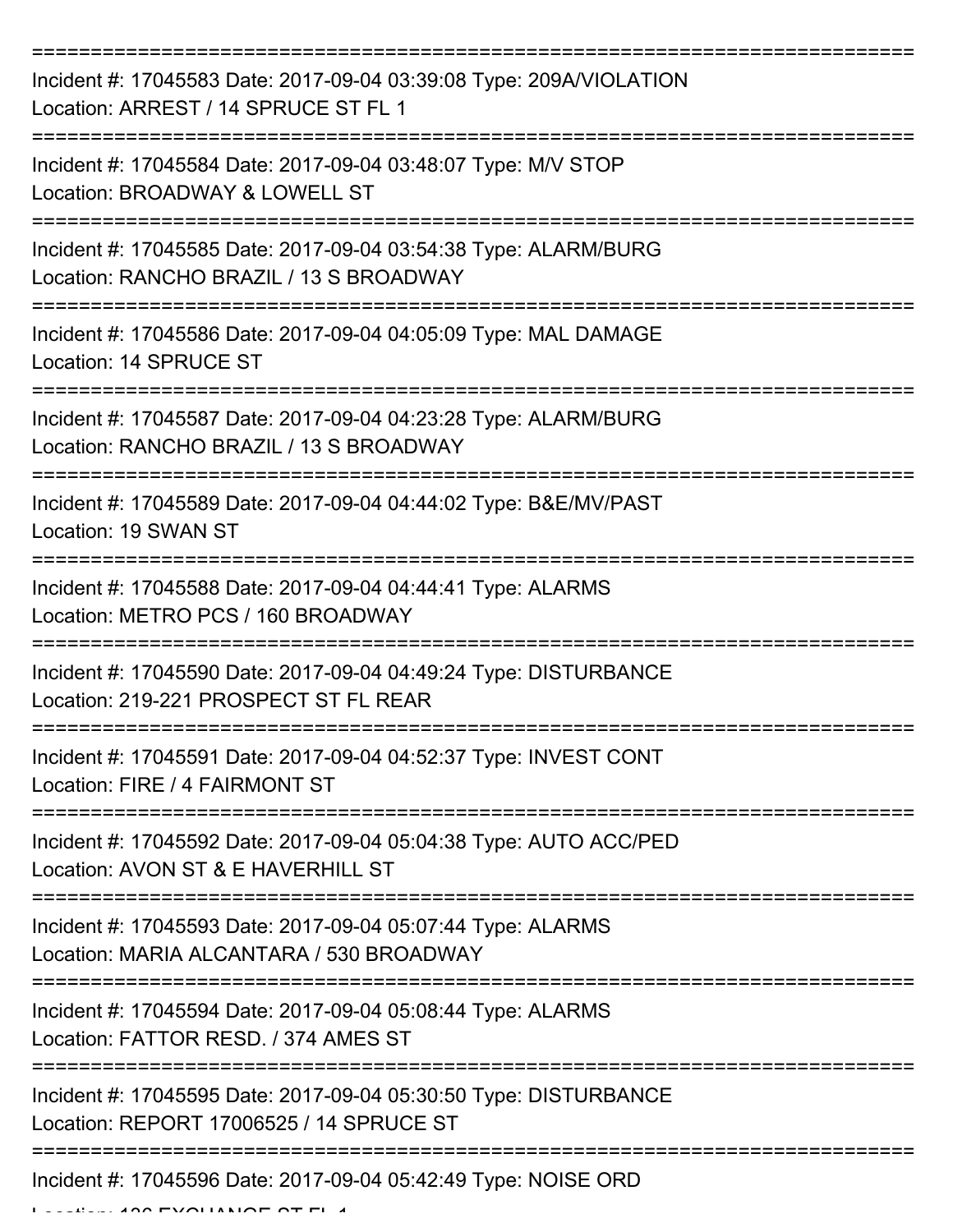| Incident #: 17045597 Date: 2017-09-04 05:49:55 Type: DISTURBANCE<br>Location: 136 EXCHANGE ST FL 1 FRONT     |
|--------------------------------------------------------------------------------------------------------------|
| Incident #: 17045598 Date: 2017-09-04 06:09:46 Type: DOMESTIC/PROG<br>Location: 131 SPRINGFIELD ST           |
| Incident #: 17045599 Date: 2017-09-04 07:10:42 Type: PARK & WALK<br>Location: 205 BROADWAY                   |
| Incident #: 17045600 Date: 2017-09-04 07:49:16 Type: M/V STOP<br>Location: BAY STATE RD & WATER ST           |
| Incident #: 17045601 Date: 2017-09-04 07:56:31 Type: M/V STOP<br>Location: 40 S UNION ST                     |
| Incident #: 17045602 Date: 2017-09-04 08:09:32 Type: M/V STOP<br>Location: 139 WATER ST                      |
| Incident #: 17045603 Date: 2017-09-04 08:15:20 Type: INVEST CONT<br>Location: 54 E HAVERHILL ST              |
| Incident #: 17045604 Date: 2017-09-04 08:20:04 Type: INVEST CONT<br>Location: DUNKIN DONUTS / 104 MARSTON ST |
| Incident #: 17045605 Date: 2017-09-04 08:22:20 Type: M/V STOP<br>Location: 205 BROADWAY                      |
| Incident #: 17045606 Date: 2017-09-04 08:27:28 Type: M/V STOP<br>Location: HAVERHILL ST & MAY ST             |
| Incident #: 17045607 Date: 2017-09-04 08:29:51 Type: M/V STOP<br>Location: S BROADWAY & SALEM ST             |
| Incident #: 17045608 Date: 2017-09-04 08:30:25 Type: M/V STOP<br>Location: COMMONWEALTH DR & MARSTON ST      |
| Incident #: 17045609 Date: 2017-09-04 08:31:00 Type: ALARMS<br>Location: SAUNDERS CROSSING / 11 DIAMOND ST   |
| Incident #: 17045610 Date: 2017-09-04 08:33:31 Type: M/V STOP                                                |

Location: ESSEY ST & JACKSON ST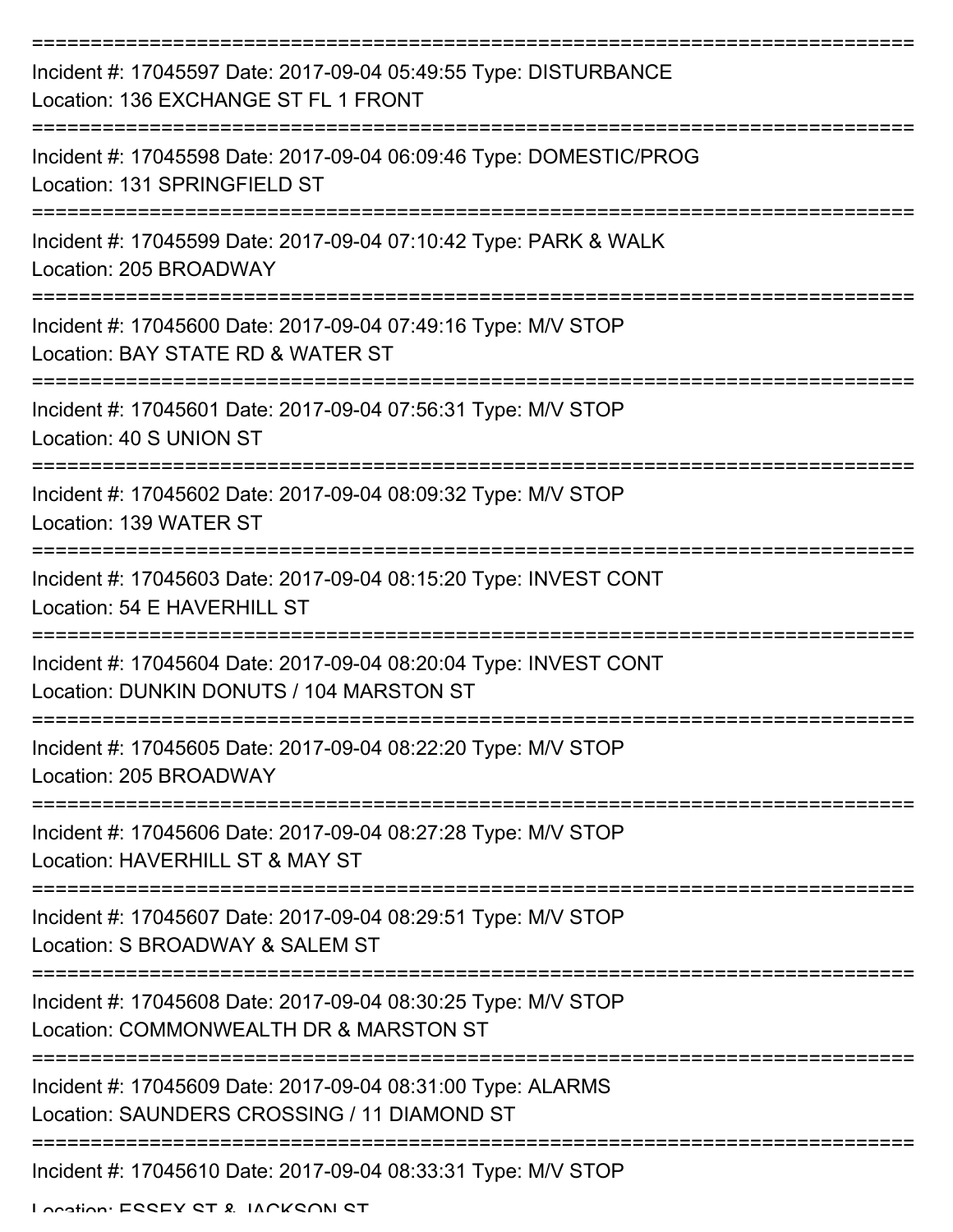| Incident #: 17045611 Date: 2017-09-04 08:37:44 Type: M/V STOP<br>Location: BEACON AV & BEACON ST                        |
|-------------------------------------------------------------------------------------------------------------------------|
| Incident #: 17045612 Date: 2017-09-04 08:39:02 Type: M/V STOP<br>Location: BROADWAY & CROSS ST                          |
| Incident #: 17045613 Date: 2017-09-04 09:52:09 Type: ALARM/BURG<br>Location: INEZ STEVANOVICH RESIDENCE / 41 BUSWELL ST |
| Incident #: 17045614 Date: 2017-09-04 09:59:47 Type: SPECIAL CHECK<br>Location: 99 BOWDOIN ST                           |
| Incident #: 17045615 Date: 2017-09-04 10:17:10 Type: M/V STOP<br>Location: 243 WATER ST                                 |
| Incident #: 17045616 Date: 2017-09-04 10:20:56 Type: NOISE ORD<br>Location: 296 HOWARD ST                               |
| Incident #: 17045617 Date: 2017-09-04 10:30:28 Type: M/V STOP<br>Location: 46 MELROSE ST                                |
| Incident #: 17045618 Date: 2017-09-04 10:32:25 Type: SPECIAL CHECK<br>Location: 99 BOWDOIN ST                           |
| Incident #: 17045619 Date: 2017-09-04 10:34:35 Type: M/V STOP<br>Location: 190 HAVERHILL ST                             |
| Incident #: 17045620 Date: 2017-09-04 10:36:48 Type: AUTO ACC/NO PI<br>Location: AMESBURY ST & HAVERHILL ST             |
| Incident #: 17045621 Date: 2017-09-04 11:15:29 Type: SUS PERS/MV<br>Location: 7 FARNHAM ST                              |
| Incident #: 17045622 Date: 2017-09-04 11:19:06 Type: SUS PERS/MV<br><b>Location: LOWELL</b>                             |
| Incident #: 17045623 Date: 2017-09-04 11:25:09 Type: B&E/MV/PAST<br>Location: 242 MT VERNON ST                          |
| Incident #: 17045624 Date: 2017-09-04 11:27:46 Type: M/V STOP<br>Location: 19 HANCOCK ST                                |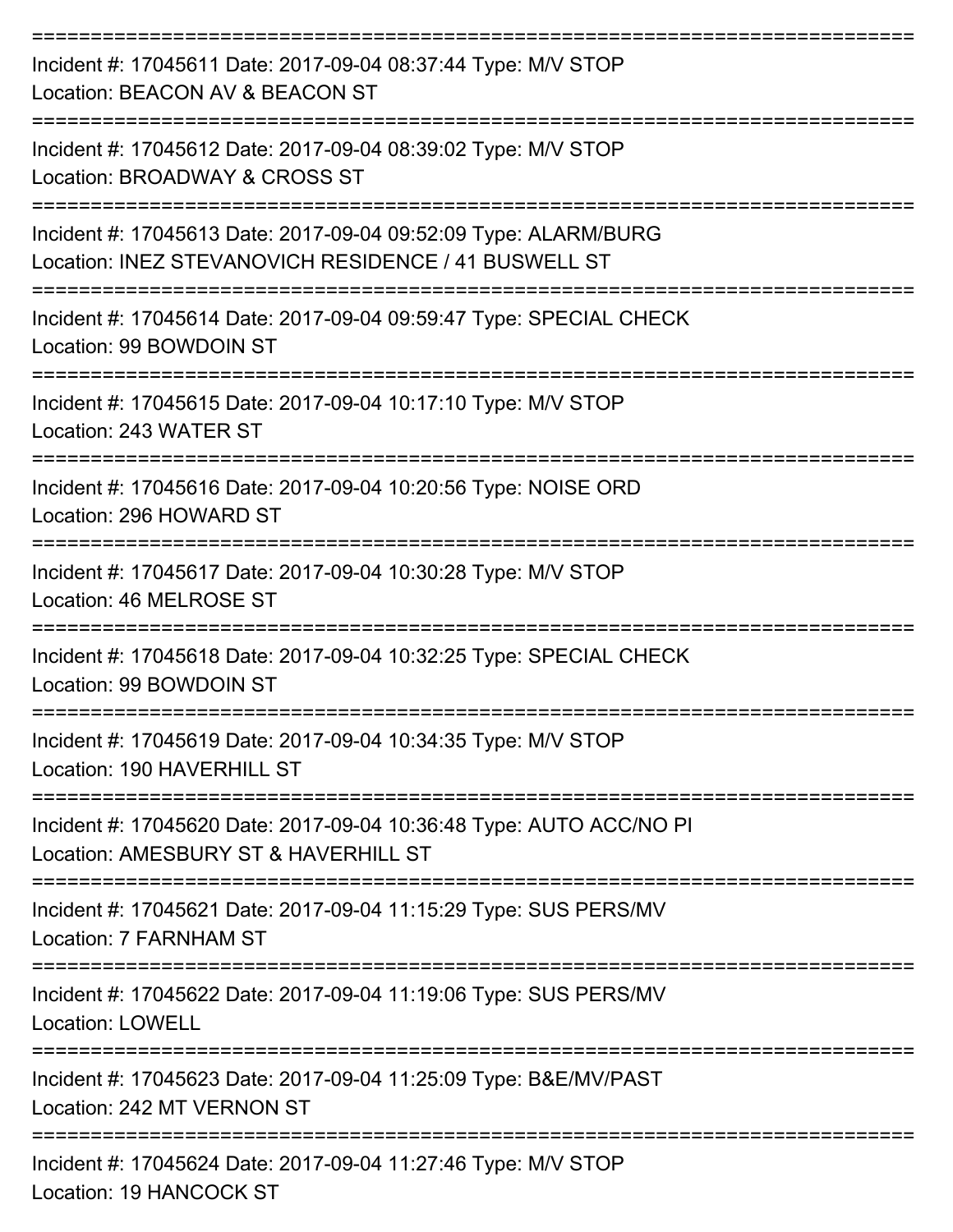| Incident #: 17045625 Date: 2017-09-04 11:28:35 Type: STOL/MV/PAS<br><b>Location: 11C ATKINSON ST</b>                                |
|-------------------------------------------------------------------------------------------------------------------------------------|
| Incident #: 17045626 Date: 2017-09-04 11:34:51 Type: DISORDERLY<br>Location: MCDONALDS / 50 BROADWAY                                |
| Incident #: 17045627 Date: 2017-09-04 11:35:58 Type: M/V STOP<br>Location: 62 GREENFIELD ST                                         |
| Incident #: 17045628 Date: 2017-09-04 11:39:23 Type: CK WELL BEING<br>Location: 103 BUNKERHILL ST                                   |
| Incident #: 17045630 Date: 2017-09-04 11:44:14 Type: 209A/VIOLATION<br>Location: 150 COMMON ST<br>================================= |
| Incident #: 17045629 Date: 2017-09-04 11:45:35 Type: M/V STOP<br>Location: BRADFORD ST & BROADWAY                                   |
| Incident #: 17045631 Date: 2017-09-04 11:50:51 Type: NOTIFICATION<br>Location: 584 HAVERHILL ST                                     |
| Incident #: 17045632 Date: 2017-09-04 12:02:32 Type: M/V STOP<br>Location: 233 HAVERHILL ST                                         |
| Incident #: 17045633 Date: 2017-09-04 12:06:11 Type: EXTRA SURVEIL<br>Location: 99 BOWDOIN ST                                       |
| Incident #: 17045634 Date: 2017-09-04 12:22:49 Type: DISTURBANCE<br>Location: 70 SALEM ST                                           |
| Incident #: 17045635 Date: 2017-09-04 12:36:57 Type: SPECIAL CHECK<br>Location: ALBION ST & AVON ST                                 |
| Incident #: 17045636 Date: 2017-09-04 12:38:07 Type: SUS PERS/MV<br>Location: LOWELL ST & WARREN ST                                 |
| Incident #: 17045637 Date: 2017-09-04 12:41:40 Type: UNWANTEDGUEST<br>Location: 20 WILMOT ST FL 1                                   |
| Incident #: 17045638 Date: 2017-09-04 12:51:53 Type: WARRANT SERVE<br>Location: 82 ABBOTT ST                                        |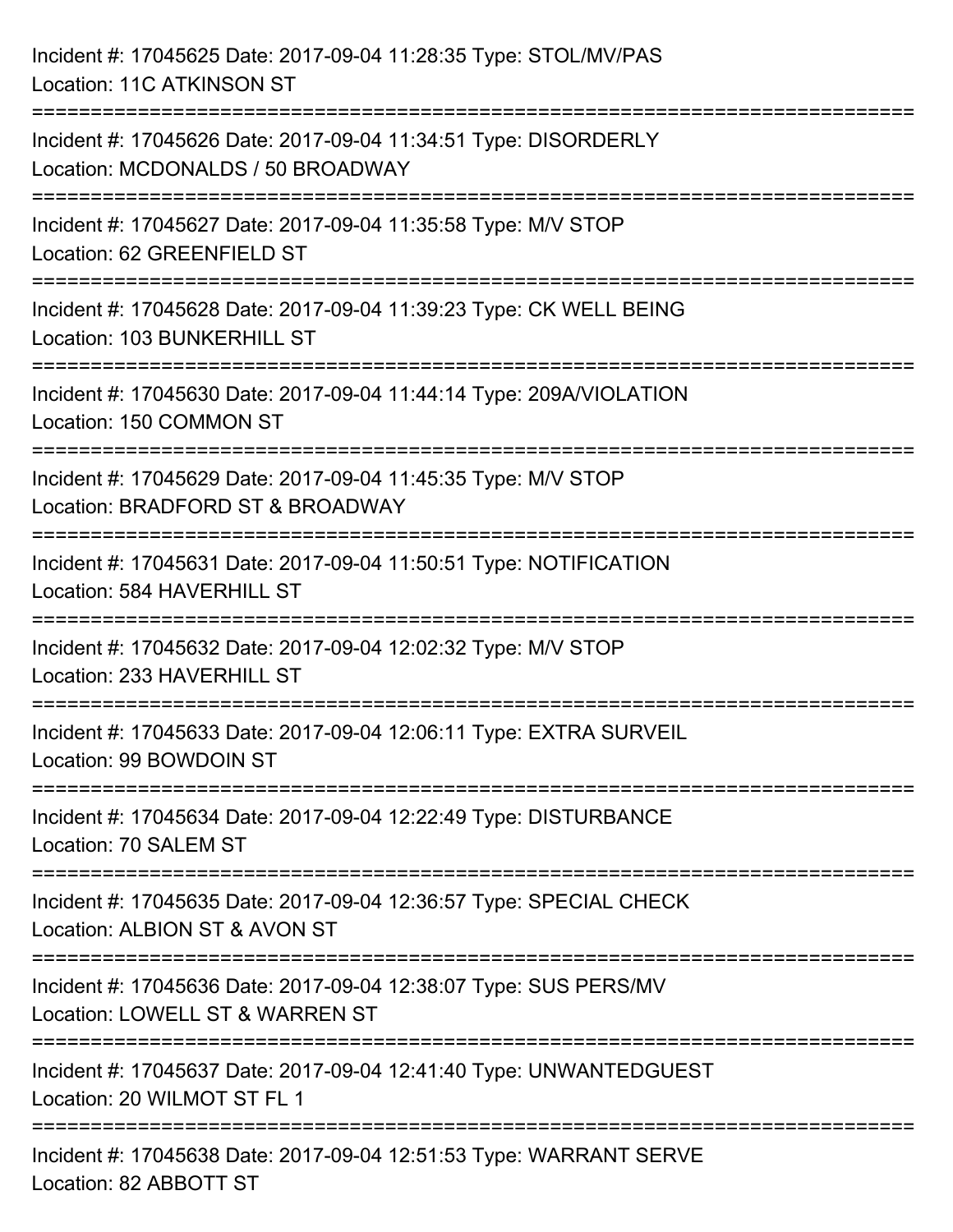| Incident #: 17045639 Date: 2017-09-04 13:02:52 Type: DISTURBANCE<br>Location: 115 JACKSON ST FL 3                                                                                           |
|---------------------------------------------------------------------------------------------------------------------------------------------------------------------------------------------|
| :==================<br>Incident #: 17045640 Date: 2017-09-04 13:16:52 Type: AUTO ACC/NO PI<br>Location: 10 HIGHGATE ST                                                                      |
| Incident #: 17045641 Date: 2017-09-04 13:21:18 Type: SPECIAL CHECK<br>Location: 99 BOWDOIN ST                                                                                               |
| Incident #: 17045642 Date: 2017-09-04 13:27:42 Type: AUTO ACC/NO PI<br>Location: 73 WINTHROP AV                                                                                             |
| Incident #: 17045643 Date: 2017-09-04 13:32:47 Type: AUTO ACC/NO PI<br>Location: 18 BUSWELL ST                                                                                              |
| Incident #: 17045644 Date: 2017-09-04 13:45:57 Type: STOL/MV/PAS<br>Location: 49 BLANCHARD ST                                                                                               |
| Incident #: 17045645 Date: 2017-09-04 13:51:30 Type: DOMESTIC/PROG<br>Location: 170 SALEM ST                                                                                                |
| Incident #: 17045646 Date: 2017-09-04 13:53:01 Type: A&B PROG<br><b>Location: SHAWSHEEN RD</b>                                                                                              |
| Incident #: 17045647 Date: 2017-09-04 13:56:09 Type: LIC PLATE STO<br>Location: 83 BAILEY ST                                                                                                |
| Incident #: 17045648 Date: 2017-09-04 14:00:37 Type: M/V STOP<br>Location: 64LS28 / E HAVERHILL ST & HIGH ST<br>=====================================<br>---------------------------------- |
| Incident #: 17045649 Date: 2017-09-04 14:08:06 Type: DOMESTIC/PROG<br>Location: 380 ELM ST #17                                                                                              |
| Incident #: 17045650 Date: 2017-09-04 14:15:21 Type: SPECIAL CHECK<br>Location: 187 BAILEY ST                                                                                               |
| Incident #: 17045651 Date: 2017-09-04 14:16:48 Type: AUTO ACC/NO PI<br>Location: 80 BUNKERHILL ST                                                                                           |
| Incident #: 17045652 Date: 2017-09-04 14:16:54 Type: GENERAL SERV<br>Location: 103 BUNKERHILL ST                                                                                            |

===========================================================================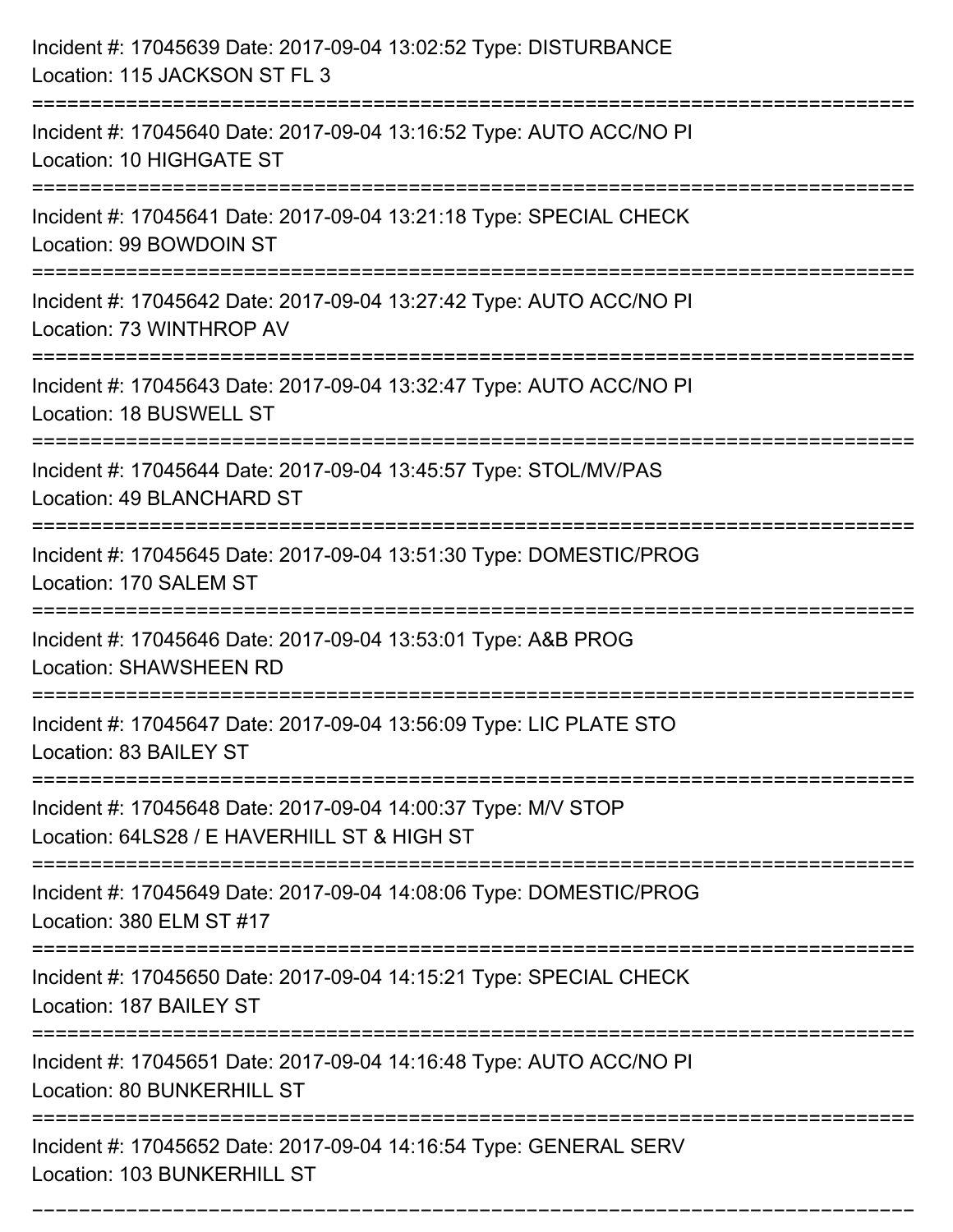| Incident #: 17045653 Date: 2017-09-04 14:24:43 Type: M/V STOP<br>Location: MARSTON & JOSEPHINE                                 |
|--------------------------------------------------------------------------------------------------------------------------------|
| ==================<br>Incident #: 17045654 Date: 2017-09-04 14:25:06 Type: NEIGHBOR PROB<br>Location: 214 HIGH ST FL 1         |
| Incident #: 17045655 Date: 2017-09-04 14:26:57 Type: B&E/MV/PAST<br>Location: 40 OSGOOD ST<br>================================ |
| Incident #: 17045656 Date: 2017-09-04 14:34:08 Type: RECOV/STOL/MV<br>Location: 10 WEARE ST                                    |
| Incident #: 17045657 Date: 2017-09-04 14:36:33 Type: M/V STOP<br>Location: ABBOTT ST & OSGOOD ST                               |
| Incident #: 17045658 Date: 2017-09-04 14:42:27 Type: M/V STOP<br><b>Location: FERRY ST</b>                                     |
| Incident #: 17045659 Date: 2017-09-04 14:45:36 Type: M/V STOP<br>Location: GREENFIELD ST & LORING ST                           |
| Incident #: 17045660 Date: 2017-09-04 14:46:58 Type: HIT & RUN M/V<br>Location: ALDER ST & BENNINGTON ST                       |
| Incident #: 17045661 Date: 2017-09-04 15:10:41 Type: M/V STOP<br>Location: WHITE ST                                            |
| Incident #: 17045662 Date: 2017-09-04 15:30:20 Type: AUTO ACC/NO PI<br>Location: 69 MYRTLE ST                                  |
| Incident #: 17045663 Date: 2017-09-04 15:32:52 Type: NOISE ORD<br>Location: 257 HIGH ST                                        |
| Incident #: 17045664 Date: 2017-09-04 15:57:16 Type: MISSING PERS<br>Location: 27 HANCOCK ST                                   |
| Incident #: 17045665 Date: 2017-09-04 16:01:43 Type: NOISE ORD<br>Location: 95 AMES ST                                         |
| Incident #: 17045666 Date: 2017-09-04 16:17:01 Type: 911 HANG UP<br>Location: 65 N PARISH RD                                   |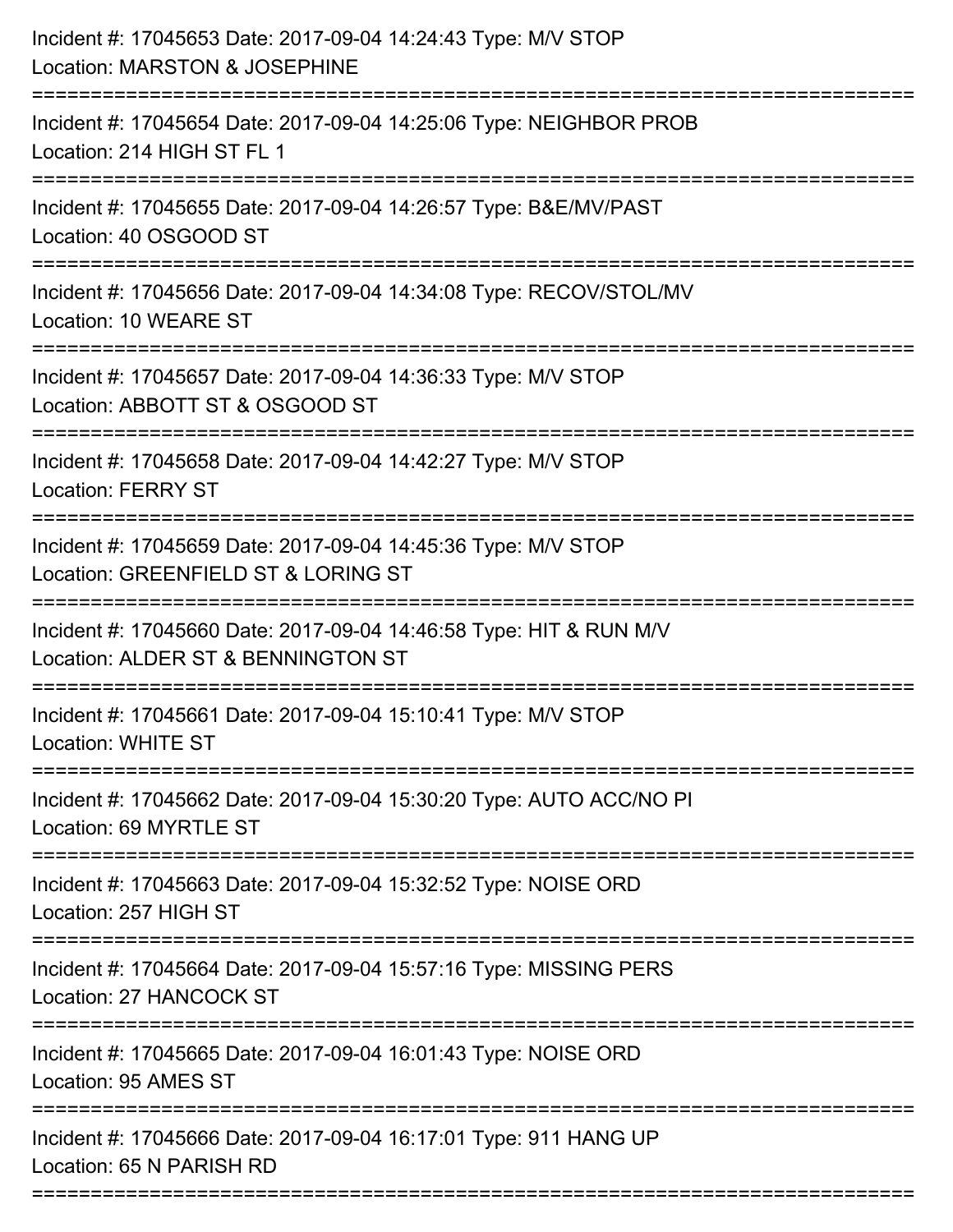Location: 239 HOWARD ST

| Incident #: 17045668 Date: 2017-09-04 16:28:49 Type: UNWANTEDGUEST<br>Location: 63 E DALTON ST                           |
|--------------------------------------------------------------------------------------------------------------------------|
| Incident #: 17045669 Date: 2017-09-04 16:32:34 Type: NOISE ORD<br>Location: 168 SPRUCE ST                                |
| Incident #: 17045670 Date: 2017-09-04 16:39:44 Type: ALARM/BURG<br>Location: JOSEPH SCIUTO RESIDENCE / 36B E PLEASANT ST |
| Incident #: 17045671 Date: 2017-09-04 17:05:33 Type: NOISE ORD<br>Location: 95 SUNSET AV                                 |
| Incident #: 17045672 Date: 2017-09-04 17:07:59 Type: 911 HANG UP<br>Location: 73 BAILEY ST                               |
| Incident #: 17045674 Date: 2017-09-04 17:21:08 Type: ALARM/BURG<br>Location: OASIS ADULT HEALTH / 120 BROADWAY           |
| Incident #: 17045673 Date: 2017-09-04 17:21:20 Type: MAN DOWN<br>Location: 50 BROADWAY                                   |
| Incident #: 17045675 Date: 2017-09-04 17:29:07 Type: M/V STOP<br>Location: LENOX ST & S BROADWAY                         |
| Incident #: 17045676 Date: 2017-09-04 17:30:40 Type: M/V STOP<br>Location: FERRY & EAST HAVERHILL                        |
| Incident #: 17045677 Date: 2017-09-04 17:34:56 Type: M/V STOP<br>Location: LENOX ST & S BROADWAY                         |
| Incident #: 17045678 Date: 2017-09-04 17:35:55 Type: LARCENY/PAST<br>Location: 20 SUMMIT AV                              |
| Incident #: 17045679 Date: 2017-09-04 17:52:03 Type: ALARM/BURG<br>Location: 505 S BROADWAY                              |
| Incident #: 17045680 Date: 2017-09-04 17:53:44 Type: DISTURBANCE<br>Location: 348 BROADWAY                               |
|                                                                                                                          |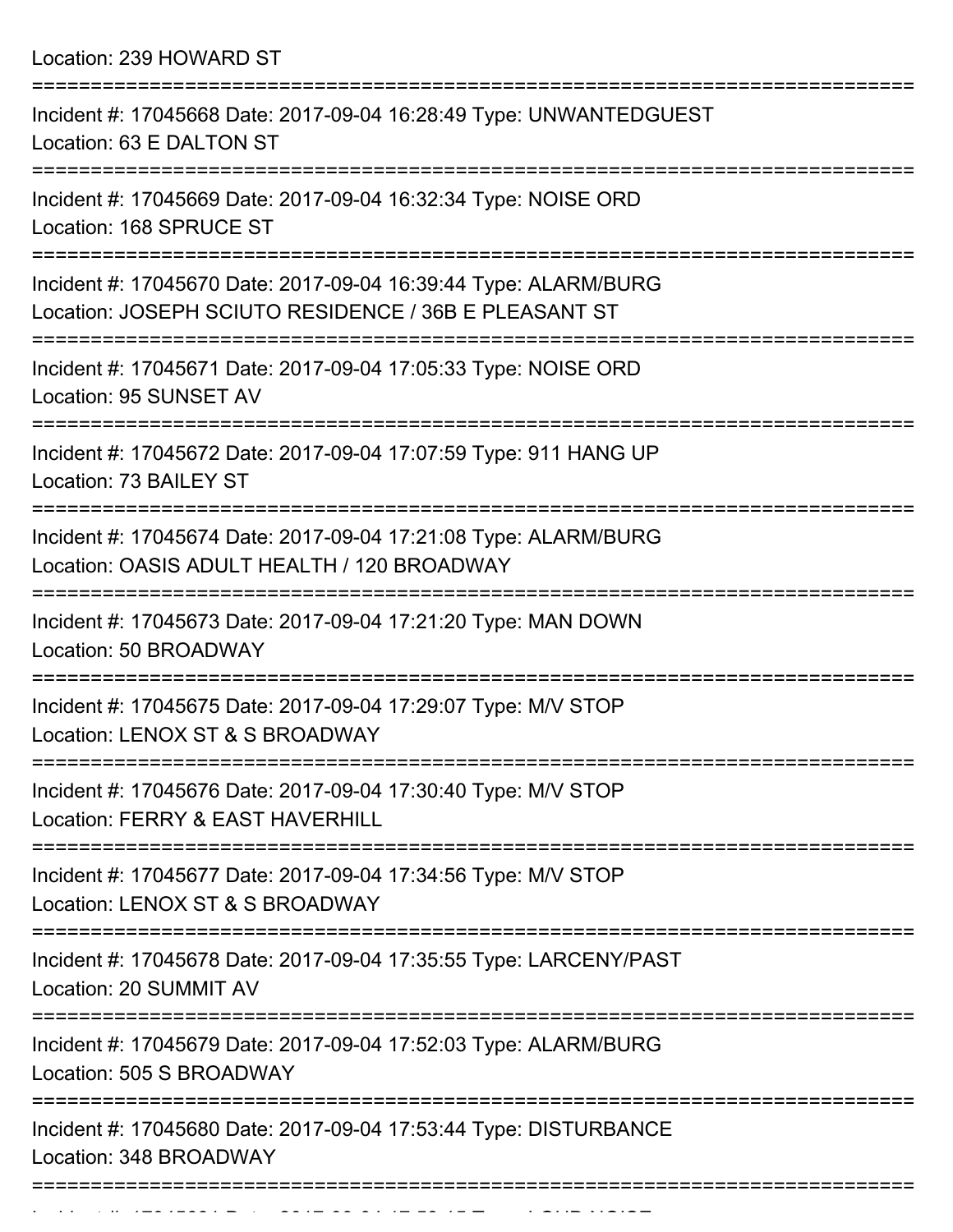Location: 39-41 EUTAW ST

| Incident #: 17045682 Date: 2017-09-04 17:59:36 Type: M/V STOP<br>Location: 30 BOWDOIN ST                              |
|-----------------------------------------------------------------------------------------------------------------------|
| Incident #: 17045683 Date: 2017-09-04 18:01:41 Type: DISTURBANCE<br>Location: FLORENCE ST & WEST ST                   |
| Incident #: 17045684 Date: 2017-09-04 18:03:09 Type: LOUD NOISE<br>Location: 257 FARNHAM ST                           |
| Incident #: 17045685 Date: 2017-09-04 18:07:30 Type: ALARM/BURG<br>Location: 45 S CANAL ST                            |
| Incident #: 17045686 Date: 2017-09-04 18:20:34 Type: A&B PAST<br>Location: 383 HAVERHILL ST                           |
| Incident #: 17045687 Date: 2017-09-04 18:38:10 Type: M/V STOP<br>Location: FARNHAM ST & PARKER ST                     |
| Incident #: 17045688 Date: 2017-09-04 18:41:06 Type: LOUD NOISE<br>Location: CAMBRIDGE ST & S UNION ST                |
| Incident #: 17045689 Date: 2017-09-04 18:44:02 Type: M/V STOP<br>Location: S BROADWAY & SHATTUCK ST                   |
| Incident #: 17045690 Date: 2017-09-04 18:50:04 Type: DISTURBANCE<br>Location: 425 MARKET ST                           |
| ----------------<br>Incident #: 17045691 Date: 2017-09-04 18:57:28 Type: M/V STOP<br>Location: PHILLIPS ST & SALEM ST |
| Incident #: 17045692 Date: 2017-09-04 19:05:09 Type: HIT & RUN M/V<br>Location: DAISY ST & SPRUCE ST                  |
| Incident #: 17045693 Date: 2017-09-04 19:07:32 Type: A&B PROG<br>Location: 79 PHILLIPS ST                             |
| Incident #: 17045695 Date: 2017-09-04 19:15:26 Type: KEEP PEACE<br>Location: 7 CHELMSFORD ST #3                       |
|                                                                                                                       |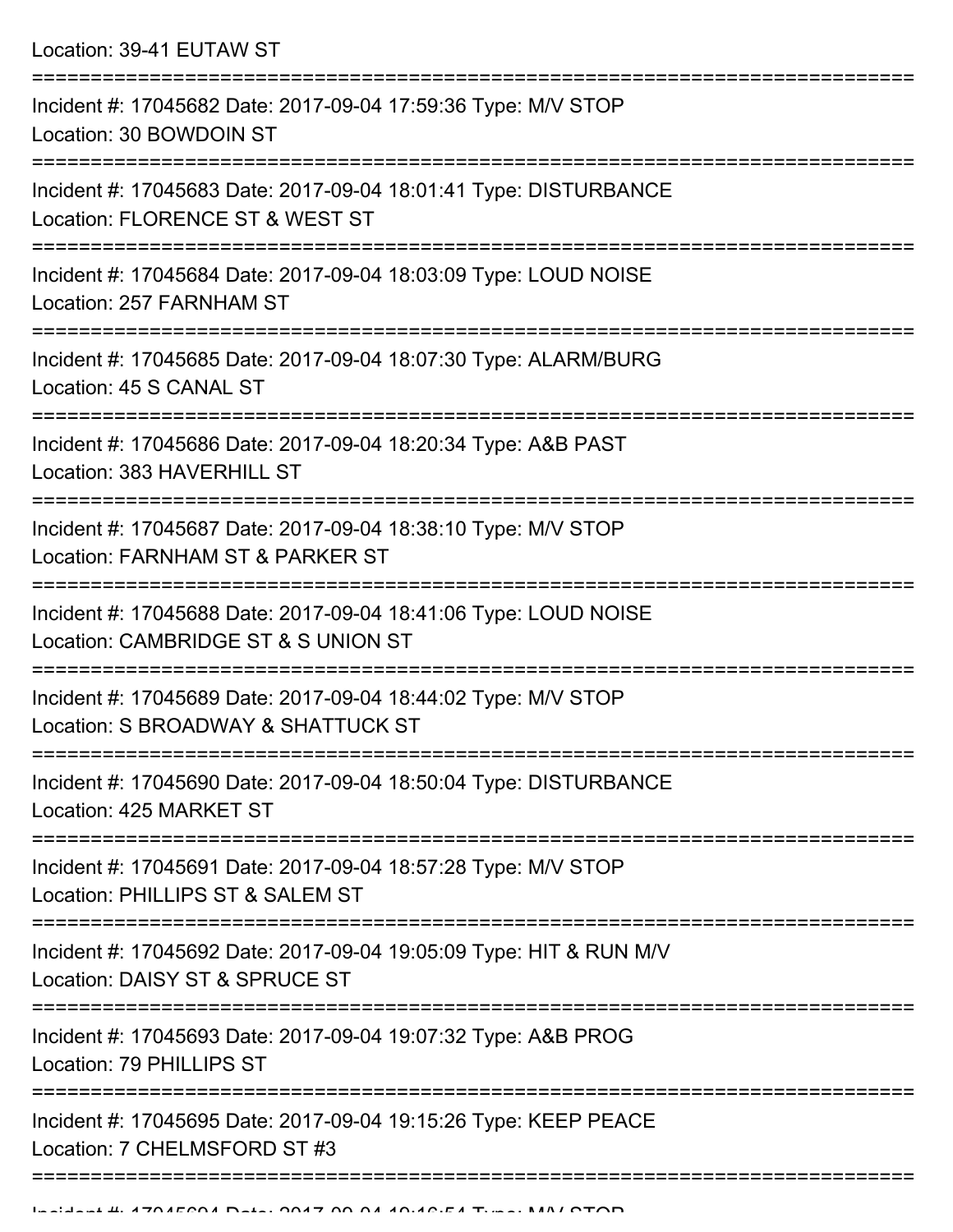| Location: HAVERHILL ST & JACKSON ST                                                                                       |
|---------------------------------------------------------------------------------------------------------------------------|
| Incident #: 17045696 Date: 2017-09-04 19:19:59 Type: FIRE<br><b>Location: 11 LAWRENCE ST</b>                              |
| Incident #: 17045697 Date: 2017-09-04 19:28:49 Type: DISTURBANCE<br>Location: 66 ELM ST                                   |
| Incident #: 17045698 Date: 2017-09-04 19:39:45 Type: DRUG VIO<br>Location: GO 1 DOLLAR / 73 WINTHROP AV                   |
| -------------------------<br>Incident #: 17045699 Date: 2017-09-04 19:52:36 Type: DK (DRUNK)<br>Location: 190 LAWRENCE ST |
| Incident #: 17045700 Date: 2017-09-04 20:02:00 Type: M/V STOP<br>Location: LAWRENCE ST & STEARNS AV                       |
| Incident #: 17045701 Date: 2017-09-04 20:10:31 Type: LOUD NOISE<br>Location: 673 ESSEX ST                                 |
| Incident #: 17045702 Date: 2017-09-04 20:11:09 Type: TRESPASSING<br>Location: 9-11 POPLAR ST                              |
| Incident #: 17045703 Date: 2017-09-04 20:22:21 Type: KEEP PEACE<br>Location: 35 IRENE ST #1                               |
| Incident #: 17045704 Date: 2017-09-04 20:28:57 Type: DISTURBANCE<br>Location: 5 S UNION ST                                |
| Incident #: 17045705 Date: 2017-09-04 20:31:07 Type: NOISE ORD<br>Location: 103 BUNKERHILL ST                             |
| Incident #: 17045706 Date: 2017-09-04 20:31:22 Type: ALARM/BURG<br>Location: 104C GLENN ST                                |
| Incident #: 17045707 Date: 2017-09-04 20:34:25 Type: NOISE ORD<br><b>Location: 1 FLORENCE ST</b>                          |
| Incident #: 17045708 Date: 2017-09-04 20:35:18 Type: KEEP PEACE<br>Location: TRAIN STATION / 211 MERRIMACK ST             |
| Incident #: 17045709 Date: 2017-09-04 20:58:07 Type: DOMESTIC/PAST                                                        |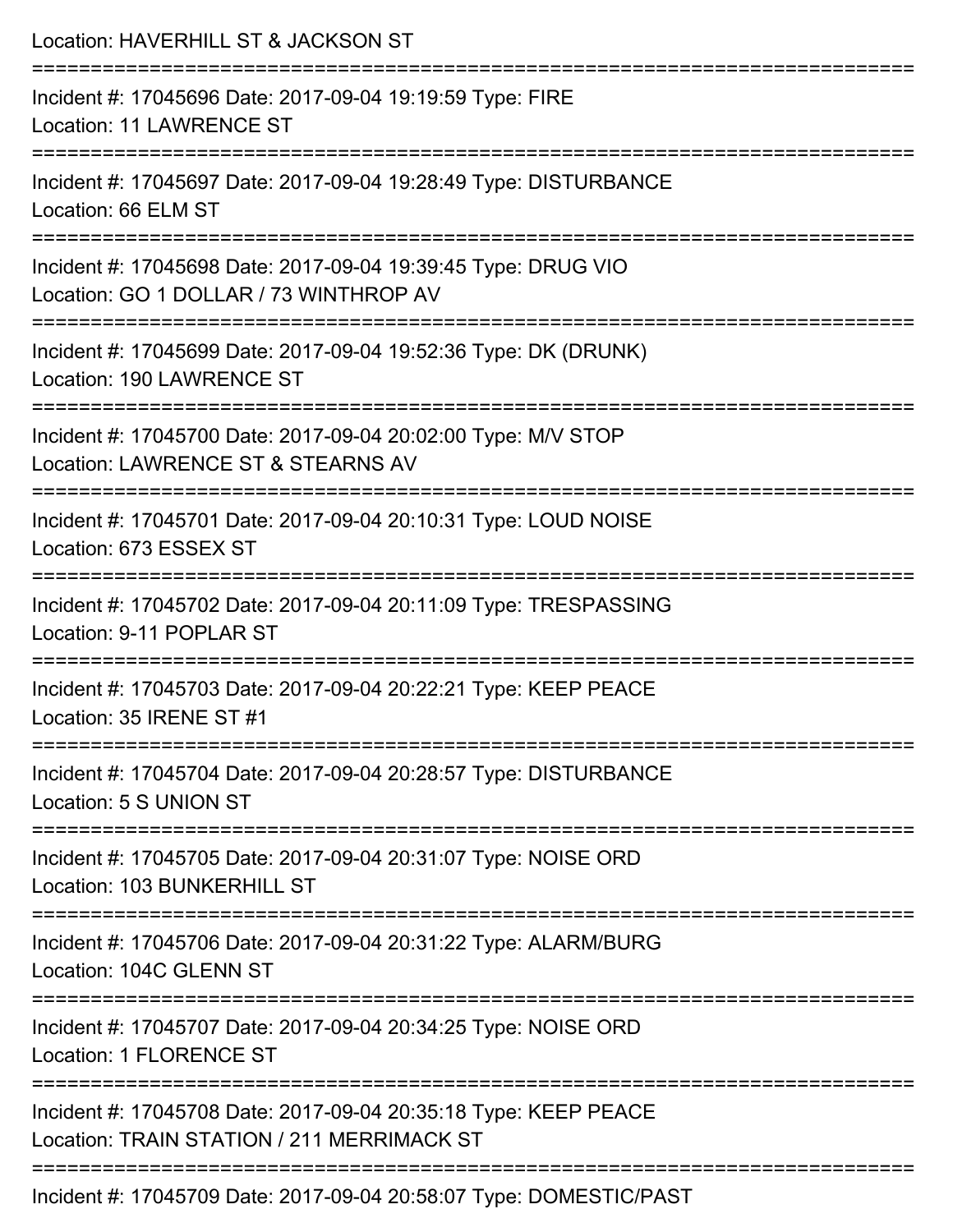| Incident #: 17045710 Date: 2017-09-04 21:05:02 Type: MAL DAMAGE<br>Location: 235 SALEM ST               |
|---------------------------------------------------------------------------------------------------------|
| Incident #: 17045711 Date: 2017-09-04 21:16:52 Type: NOISE ORD<br>Location: LASALLE AV                  |
| Incident #: 17045712 Date: 2017-09-04 21:24:21 Type: NOISE ORD<br>Location: CENTRE ST & WILLOW ST       |
| Incident #: 17045713 Date: 2017-09-04 21:33:06 Type: M/V STOP<br>Location: 39 IRENE ST                  |
| Incident #: 17045714 Date: 2017-09-04 21:35:38 Type: LOUD NOISE<br>Location: LOWELL ST & OXFORD ST      |
| Incident #: 17045715 Date: 2017-09-04 21:37:32 Type: UNWANTEDGUEST<br>Location: 309 E HAVERHILL ST FL 3 |
| Incident #: 17045716 Date: 2017-09-04 21:44:12 Type: LARCENY/PAST<br>Location: 50 BROADWAY              |
| Incident #: 17045717 Date: 2017-09-04 21:45:05 Type: TOW OF M/V<br>Location: 2 INMAN ST                 |
| Incident #: 17045718 Date: 2017-09-04 21:47:25 Type: KEEP PEACE<br>Location: 175 E HAVERHILL ST         |
| Incident #: 17045720 Date: 2017-09-04 21:53:26 Type: SUS PERS/MV<br>Location: 70 AVON ST FL 1           |
| Incident #: 17045719 Date: 2017-09-04 21:53:47 Type: NOISE ORD<br>Location: HAFFNERS / 69 PARKER ST     |
| Incident #: 17045721 Date: 2017-09-04 21:55:43 Type: ROBBERY ARMED<br><b>Location: 40 LAWRENCE ST</b>   |
| Incident #: 17045722 Date: 2017-09-04 22:03:27 Type: M/V STOP<br>Location: AVON ST & JACKSON ST         |
| Incident #: 17045723 Date: 2017-09-04 22:10:42 Type: LOUD NOISE                                         |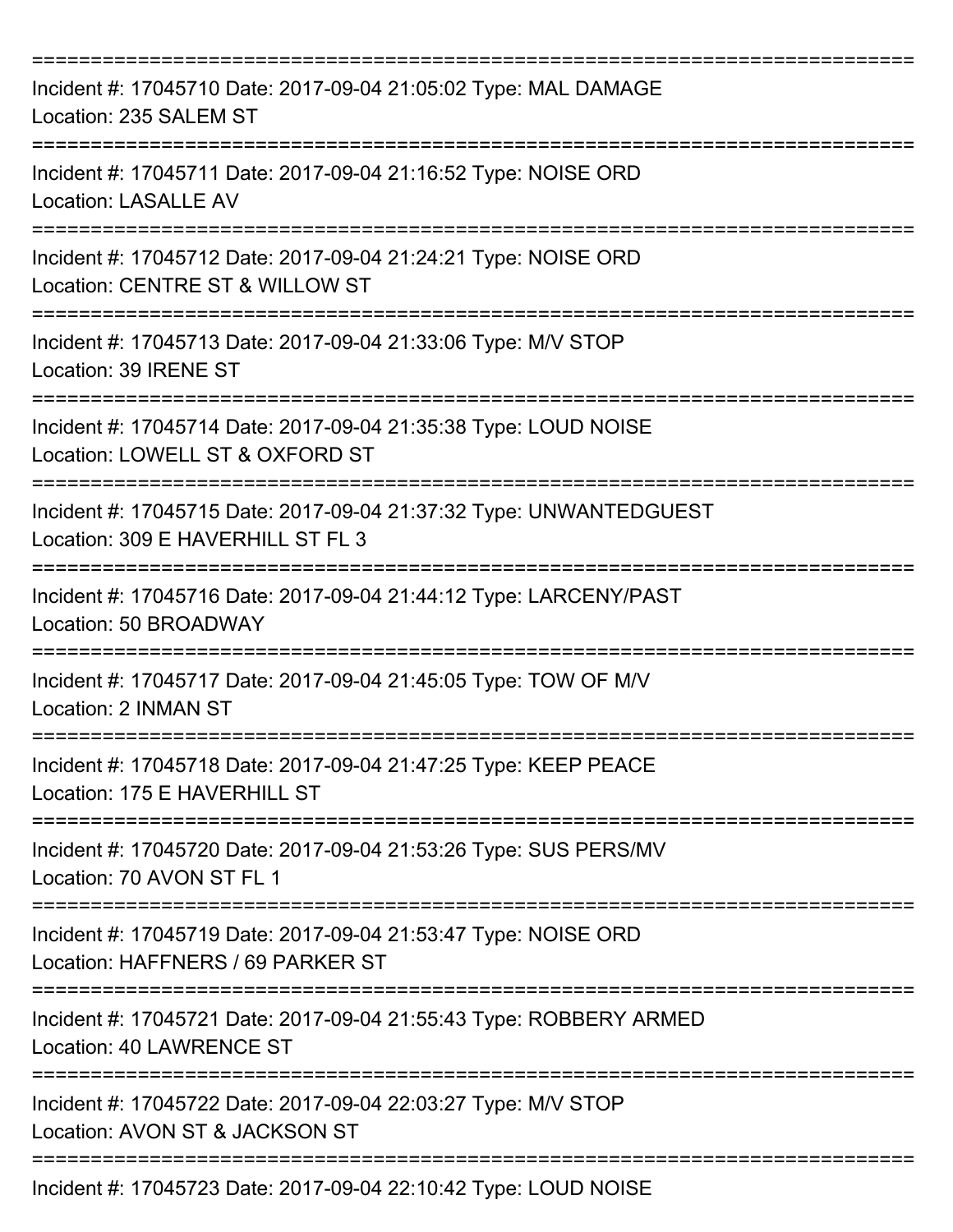| Incident #: 17045724 Date: 2017-09-04 22:16:46 Type: LOUD NOISE<br>Location: 84 FARLEY ST FL 1          |
|---------------------------------------------------------------------------------------------------------|
| Incident #: 17045725 Date: 2017-09-04 22:20:39 Type: 911 HANG UP<br>Location: 264 PROSPECT ST FL 4      |
| Incident #: 17045726 Date: 2017-09-04 22:20:50 Type: M/V STOP<br>Location: BOWDOIN ST & CLIFTON ST      |
| Incident #: 17045727 Date: 2017-09-04 22:32:09 Type: 911 HANG UP<br>Location: 483 S BROADWAY            |
| Incident #: 17045728 Date: 2017-09-04 22:39:13 Type: ADMININSTR<br>Location: 90 LOWELL ST               |
| Incident #: 17045729 Date: 2017-09-04 22:41:58 Type: DISTURBANCE<br>Location: 50 BROADWAY               |
| Incident #: 17045730 Date: 2017-09-04 22:50:31 Type: LOUD NOISE<br>Location: 25 ABBOTT ST               |
| ===========<br>Incident #: 17045731 Date: 2017-09-04 22:56:05 Type: TRESPASSING<br>Location: 2 INMAN ST |
| Incident #: 17045732 Date: 2017-09-04 22:59:36 Type: ROBBERY ARMED<br>Location: 210 LAWRENCE ST         |
| Incident #: 17045733 Date: 2017-09-04 23:04:21 Type: DRUG VIO<br>Location: 309 E HAVERHILL ST           |
| Incident #: 17045734 Date: 2017-09-04 23:16:28 Type: M/V STOP<br>Location: FERRY ST & HIGH ST           |
| Incident #: 17045735 Date: 2017-09-04 23:25:05 Type: SUS PERS/MV<br>Location: 630 HAVERHILL ST          |
| Incident #: 17045736 Date: 2017-09-04 23:48:11 Type: LOUD NOISE<br>Location: 60 MARGIN ST               |
| Incident #: 17045737 Date: 2017-09-04 23:58:24 Type: DK (DRUNK)                                         |